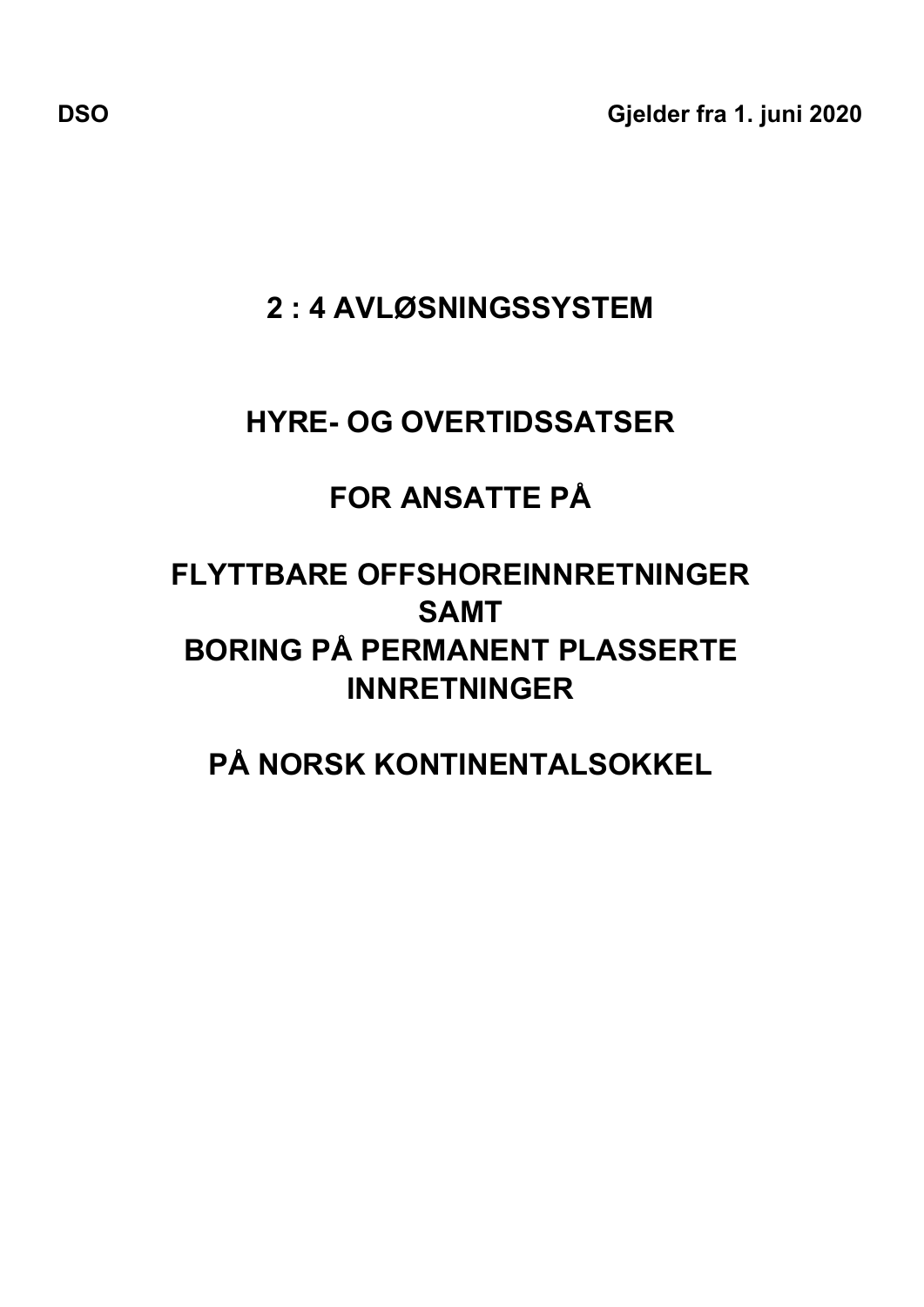**DSO Valid from June 1, 2020**

# **2 : 4 SCHEDULE**

# **WAGES AND OVERTIME RATES**

## **FOR EMPLOYEES ON**

# **MOBILE OFFSHORE FACILITIES**

# **AS WELL AS**

# **DRILLING FROM PERMANENTLY PLACED FACILITIES**

# **ON THE NORWEGIAN CONTINENTAL SHELF**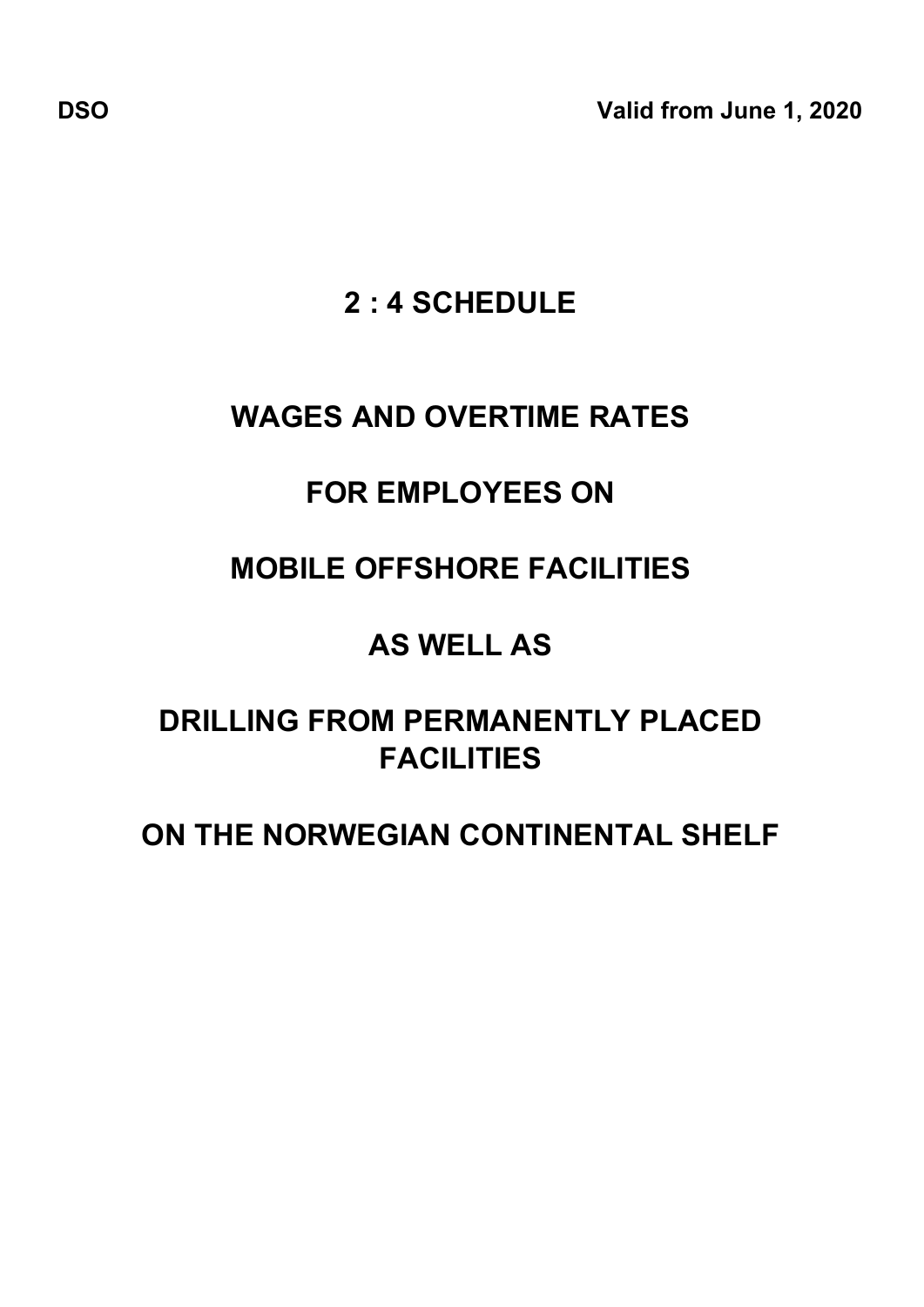| A <sub>1</sub> | Assisterende seksjonsledere, Elektriker, Sikkerhetsleder, Sykepleier, DP-operatør |
|----------------|-----------------------------------------------------------------------------------|
| A              | Ass.borer, Kontrollromsoperatør, Maskinromsoperatør, Ballastkontrollromsoperatør  |
| B              | Driftstekniker, Elektriker plattformboring, Riggmekaniker plattformboring,        |
|                | Laborant, Hydraulikkingeniør, Elektroniker, Instrumenttekniker,                   |
|                | Kranfører/arbeidsleder, Prosessfagoper., Materialforvalter, Tårnarbeider          |
| C              | Radiooperatør, Kokk, Mekaniker, Sveiser, BVO, Kranfører,                          |
|                | Dekksbas, Vaktmester                                                              |
| D              | Turretoperatør, Tårnarbeiderass., Boredekksmekaniker,                             |
|                | Slamsiloperatør, Resepsjonist, Boredekksarbeider, Motormann                       |
| Е              | DVO, Forpleiningsoperatør                                                         |

### **MINSTELØNNSSATSER PR. MÅNED**

#### **GJELDER FRA 1. JUNI 2020**

|              | <b>2:4 AVLØSNINGSSYSTEM</b>                         | Normal  | <b>Justert</b> |  |
|--------------|-----------------------------------------------------|---------|----------------|--|
|              |                                                     | måneds- | måneds-        |  |
| Lønnsgruppe  |                                                     | lønn    | lønn           |  |
| 0            | Plattformsjef                                       | 83 434  | 74 495         |  |
| 0.1          | Boresjef, Produksjonssjef                           | 81 259  | 72 553         |  |
| 1            | Seksjonsleder, Ass. Plattformsjef, Stabilitetssjef, |         |                |  |
|              | Maritim dekksleder, Teknisk sjef                    |         |                |  |
|              | Vedlikeholdsleder, Ass. boresjef                    | 74 734  | 66 727         |  |
| $\mathbf{2}$ | Borer, Undervannsing., Forpleiningssjef             |         |                |  |
|              | Ledende elektriker, Ass. Teknisk sjef               | 69 297  | 61 872         |  |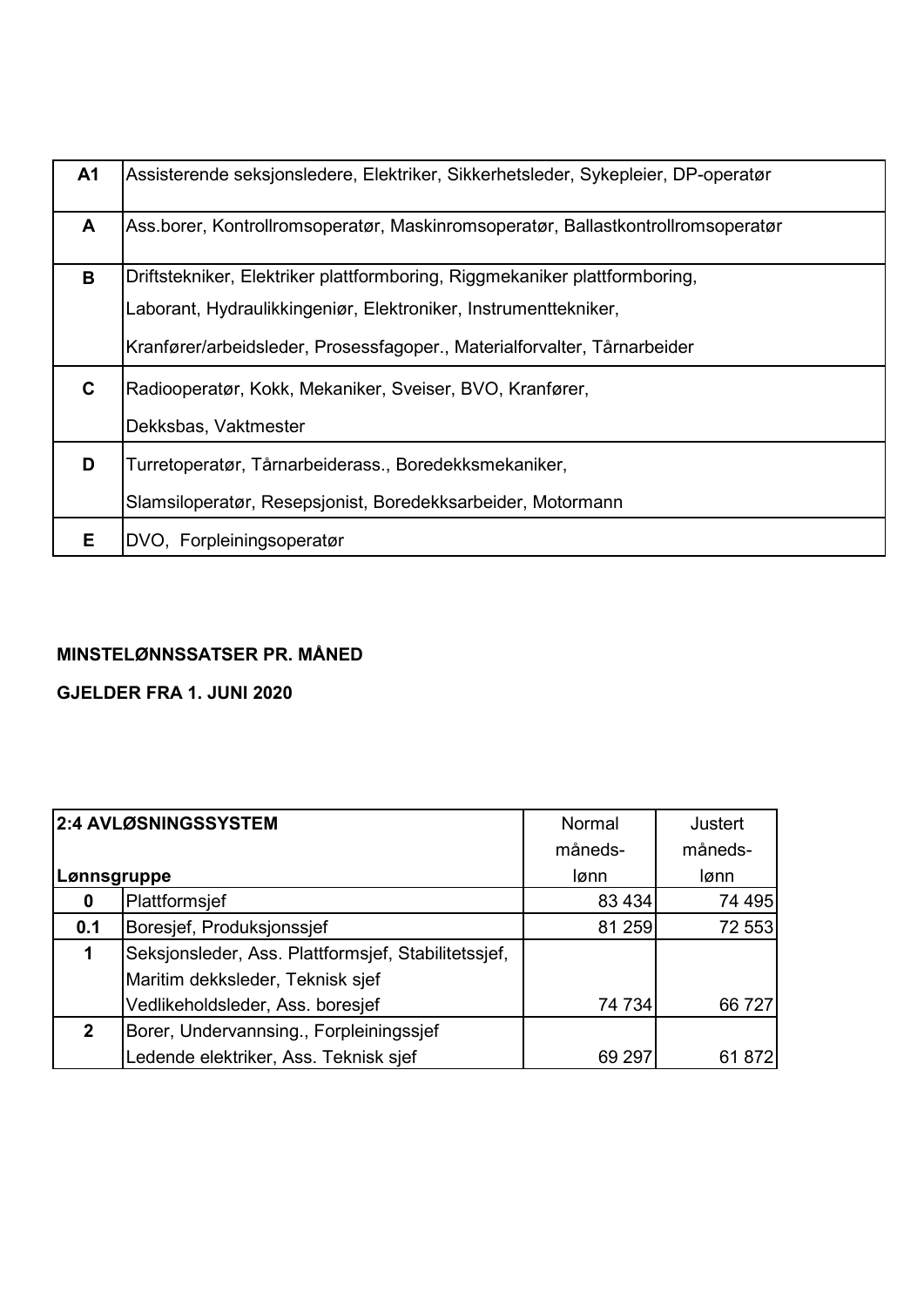| A <sub>1</sub> | Ass. Section Supervisors, Electrician, Safety Supervisor, Nurse, DP-operator        |  |  |  |  |  |  |
|----------------|-------------------------------------------------------------------------------------|--|--|--|--|--|--|
| A              | Ass. Driller, Controlroom Operator, Engineroom Operator, Ballast Ctrl.room Operator |  |  |  |  |  |  |
| B              | Operation Engineer, Electrician in Platform Drilling, Rig Mechanic in               |  |  |  |  |  |  |
|                | Platform Drilling, Laboratory Technician, Hydraulic Engineer, Process Operator,     |  |  |  |  |  |  |
|                | Electronics Engineer, Instrumentation Engineer, Crane operator/supervisor,          |  |  |  |  |  |  |
|                | Storekeeper, Derrickman                                                             |  |  |  |  |  |  |
| C              | Radio Operator, Cook, Mechanic, Welder, Drilling and Maintenance                    |  |  |  |  |  |  |
|                | Operator (DMO), Crane Operator, Deck Supervisor, Caretaker                          |  |  |  |  |  |  |
| D              | Turret Operator, Derrickman Assistant, Drilling Deck Mechanic, Roughneck,           |  |  |  |  |  |  |
|                | Mud Strainer Oper., Receptionist (Dispatcher), Motorman                             |  |  |  |  |  |  |
| Е              | Operation and Maintenance Operator (OMO), Catering Operator                         |  |  |  |  |  |  |

### **MINIMUM WAGES, RATES PER MONTH**

### **VALID FROM JUNE 1, 2020**

| <b>2:4 SCHEDULE</b> |                                                  | Regular | Adjusted |  |
|---------------------|--------------------------------------------------|---------|----------|--|
|                     |                                                  | monthly | monthly  |  |
| Group               | Position                                         | wage    | wage     |  |
| 0                   | 83 4 34<br>Platform manager                      |         | 74 495   |  |
| 0.1                 | <b>Toolpusher, Production Supervisor</b>         | 81 259  | 72 553   |  |
| 1                   | Section Supervisors, Technical Supervisor,       |         |          |  |
|                     | Deputy Platform Manager with                     |         |          |  |
|                     | <b>Master Mariner Certification,</b>             |         |          |  |
|                     | Maritime Barge Supervisor, Stability Supervisor, |         |          |  |
|                     | Maintenance Supervisor, Deputy Toolpusher        | 74 734  | 66727    |  |
| $\mathbf{2}$        | Driller, Subsea Engineer; Catering manager       |         |          |  |
|                     | Ass. Technical Supervisor, Chief Electrician     | 69 297  | 61872    |  |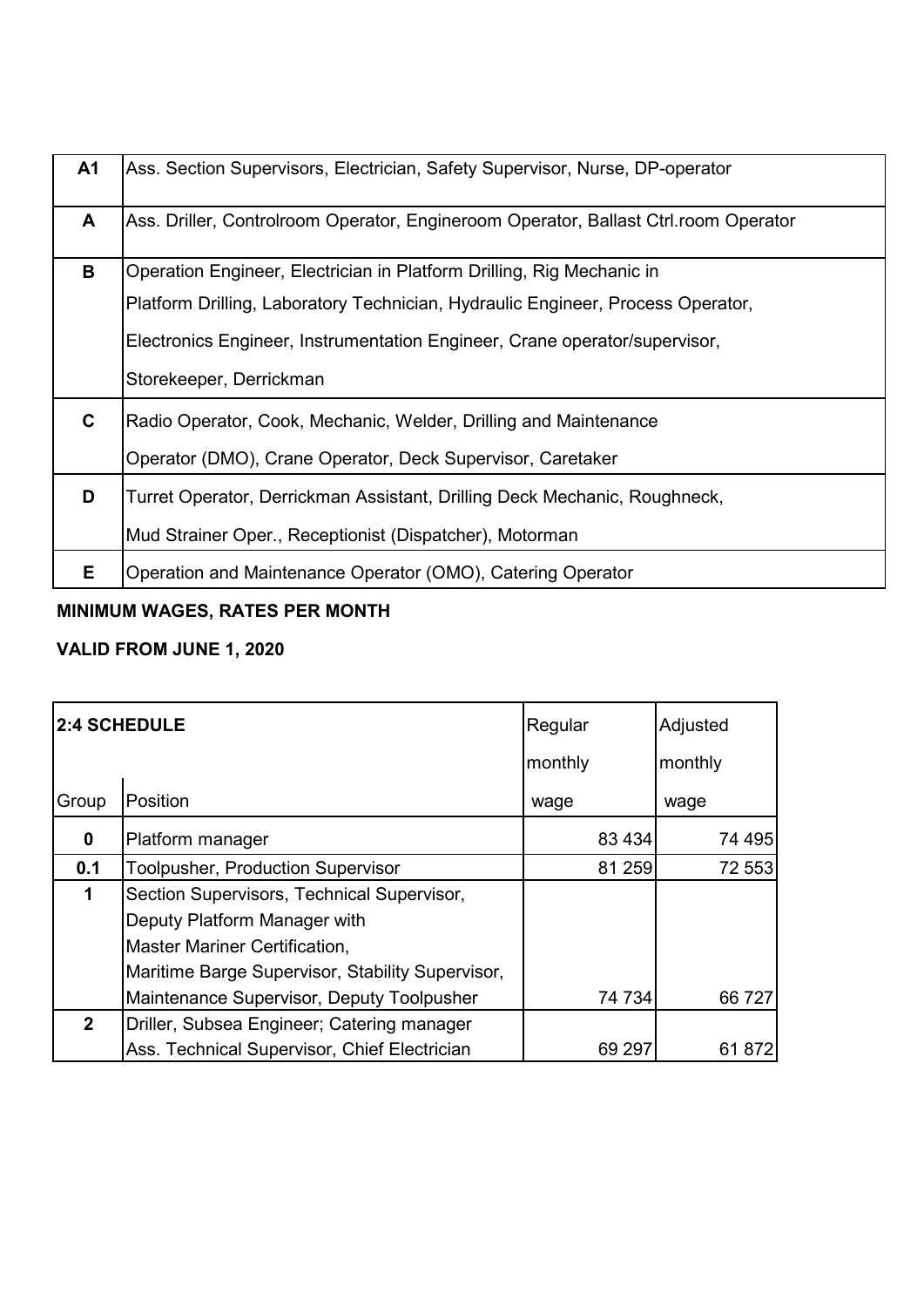|    |     |                                                  | Tjenestetillegg   |                  |                  |                 |                  |                  |                  |
|----|-----|--------------------------------------------------|-------------------|------------------|------------------|-----------------|------------------|------------------|------------------|
|    |     | Avløsningssystem                                 | 0                 | 1                | 2                | 3               | 4                | 5                | 6                |
| A1 |     | Årslønn uten feriepenger                         | 598 613           | 614 461          | 630 309          | 646 747         | 664 081          |                  | 681 414 698 789  |
|    | 2:4 | Årslønn med feriepenger                          | 670 447           | 688 196          | 705 947          | 724 356         | 743 770          | 763 184          | 782 644          |
|    |     | Justert m.lønn (12+f.p)                          | 49884             | 51 205           | 52 526           | 53 896          | 55 340           | 56 785           | 58 232           |
|    |     | Normal månedslønn                                | 55 871            | 57 350           | 58 829           | 60 363          | 61981            | 63 599           | 65 220           |
|    |     | Månedslønn ved sjøm.fradrag                      | 51 571            | 53 050           | 54 529           | 56 063          | 57 681           | 59 299           | 60 920           |
|    |     | Timelønn                                         | 382,68            | 392,81           | 402,94           | 413,45          | 424,53           | 435,61           | 446,71           |
|    |     | Overtidsbetaling pr. time                        | 631,41            | 648,13           | 664,85           | 682,18          | 700,47           | 718,75           | 737,08           |
|    |     | Overtidstillegg pr. time                         | 248,74            | 255,32           | 261,91           | 268,74          | 275,94           | 283,14           | 290,36           |
|    |     |                                                  |                   |                  |                  |                 |                  |                  |                  |
| A  |     | Årslønn uten feriepenger                         | 595 588           | 611 342          | 627 095          | 643 231         | 660 358          | 677 589          | 694 859          |
|    | 2:4 | Årslønn med feriepenger                          | 667 059           | 684 703          | 702 347          | 720 419         | 739 601          |                  | 758 899 778 243  |
|    |     | Justert m.lønn (12+f.p)                          | 49 632            | 50 945           | 52 258           | 53 603          | 55 030           | 56 466           | 57 905           |
|    |     | Normal månedslønn                                | 55 588            | 57 059           | 58 529           | 60 035          | 61 633           | 63 24 2          | 64 854           |
|    |     | Månedslønn ved sjøm.fradrag                      | 51 288            | 52759            | 54 229           | 55 7 35         | 57 333           | 58 942           | 60 554           |
|    |     | Timelønn                                         | 380,74            | 390,81           | 400,88           | 411,20          | 422,15           | 433,16           | 444,20           |
|    |     | Overtidsbetaling pr. time                        | 628,22            | 644,84           | 661,46           | 678,48          | 696,54           | 714,72           | 732,93           |
|    |     | Overtidstillegg pr. time                         | 247,48            | 254,03           | 260,57           | 267,28          | 274,40           | 281,56           | 288,73           |
|    |     |                                                  |                   |                  |                  |                 |                  |                  |                  |
| в  |     | Årslønn uten feriepenger                         | 572 273           | 586 871          | 601 468          | 616 065         | 630 662          |                  | 645 776 662 144  |
|    | 2:4 | Årslønn med feriepenger                          | 640 946           | 657 295          | 673 644          | 689 993         | 706 342          |                  | 723 269 741 601  |
|    |     | Justert m.lønn (12+f.p)                          | 47 689            | 48 906           | 50 122           | 51 339          | 52 555           | 53 815           | 55 179           |
|    |     | Normal månedslønn                                | 53 412            | 54 775           | 56 137           | 57 499          | 58 862           | 60 272           | 61 800           |
|    |     | Månedslønn ved sjøm.fradrag                      | 49 112            | 50 4 75          | 51 837           | 53 199          | 54 562           | 55 972           | 57 500           |
|    |     | Timelønn                                         | 365,84            | 375,17           | 384,50           | 393,83          | 403,16           | 412,82           | 423,29           |
|    |     | Overtidsbetaling pr. time                        | 603,63            | 619,03           | 634,42           | 649,82          | 665,22           | 681,16           | 698,43           |
|    |     | Overtidstillegg pr. time                         | 237,79            | 243,86           | 249,92           | 255,99          | 262,06           | 268,34           | 275,14           |
|    |     |                                                  |                   |                  |                  |                 |                  |                  |                  |
| C  |     | Årslønn uten feriepenger                         | 558741            | 573 187          | 587 639          | 602 092         | 616 545          |                  | 630 997 646 108  |
|    | 2:4 | Årslønn med feriepenger                          | 625 790           | 641 969          | 658 156          | 674 343         | 690 530          | 706 717          | 723 641          |
|    |     | Justert m.lønn (12+f.p)                          | 46 562            | 47 766           | 48 970           | 50 174          | 51 379           | 52 583           | 53 842           |
|    |     | Normal månedslønn                                | 52 149            | 53 497           | 54 846           | 56 195          | 57 544           | 58 893           | 60 30 3          |
|    |     | Månedslønn ved sjøm.fradrag                      | 47849             | 49 197           | 50 546           | 51895           | 53 244           | 54 593           | 56 003           |
|    |     | Timelønn                                         | 357,19            | 366,42           | 375,66           | 384,90          | 394,14           | 403,38           | 413,04           |
|    |     | Overtidsbetaling pr. time                        | 589,36            | 604,59           | 619,84           | 635,08          | 650,33           | 665,57           | 681,51           |
|    |     | Overtidstillegg pr. time                         | 232,17            | 238,17           | 244,18           | 250,18          | 256,19           | 262,20           | 268,47           |
|    |     |                                                  |                   |                  |                  |                 |                  |                  |                  |
| D  |     | Årslønn uten feriepenger                         | 532 003           | 544 055          | 556 107          | 569 113         | 582 265          | 595 417          | 608 997          |
|    | 2:4 | Årslønn med feriepenger                          | 595 843           | 609 341          | 622 840          | 637 406         | 652 137          |                  | 666 867 682 077  |
|    |     | Justert m.lønn (12+f.p)                          | 44 334            | 45 338<br>50 778 | 46 342           | 47 4 26         | 48 522           | 49 618           | 50 750           |
|    |     | Normal månedslønn<br>Månedslønn ved sjøm.fradrag | 49 654<br>45 3 54 | 46 478           | 51 903<br>47 603 | 53 117<br>48817 | 54 345<br>50 045 | 55 572<br>51 272 | 56 840<br>52 540 |
|    |     | Timelønn                                         | 340,09            | 347,80           | 355,50           | 363,82          | 372,22           | 380,63           | 389,31           |
|    |     | Overtidsbetaling pr. time                        | 561,15            | 573,87           | 586,58           | 600,30          | 614,17           | 628,04           | 642,37           |
|    |     | Overtidstillegg pr. time                         |                   |                  |                  |                 |                  | 247,41           |                  |
|    |     |                                                  | 221,06            | 226,07           | 231,08           | 236,48          | 241,95           |                  | 253,05           |
| Е. |     | Årslønn uten feriepenger                         | 511 634           | 523 057          | 534 480          | 545 902         | 557 338          |                  | 569 756 582 617  |
|    | 2:4 | Årslønn med feriepenger                          | 573 030           | 585 823          | 598 617          | 611 411         | 624 218          |                  | 638 126 652 531  |
|    |     | Justert m.lønn (12+f.p)                          | 42 636            | 43 588           | 44 540           | 45 4 92         | 46 445           | 47 480           | 48 551           |
|    |     | Normal månedslønn                                | 47 752            | 48 819           | 49 885           | 50 951          | 52 018           | 53 177           | 54 378           |
|    |     | Månedslønn ved sjøm.fradrag                      | 43 4 52           | 44 519           | 45 585           | 46 651          | 47 718           | 48 877           | 50 078           |
|    |     | Timelønn                                         | 327,07            | 334,37           | 341,68           | 348,98          | 356,29           | 364,23           | 372,45           |
|    |     | Overtidsbetaling pr. time                        | 539,67            | 551,72           | 563,77           | 575,81          | 587,88           | 600,98           | 614,54           |
|    |     | Overtidstillegg pr. time                         | 212,60            | 217,34           | 222,09           | 226,84          | 231,59           | 236,75           | 242,09           |
|    |     |                                                  |                   |                  |                  |                 |                  |                  |                  |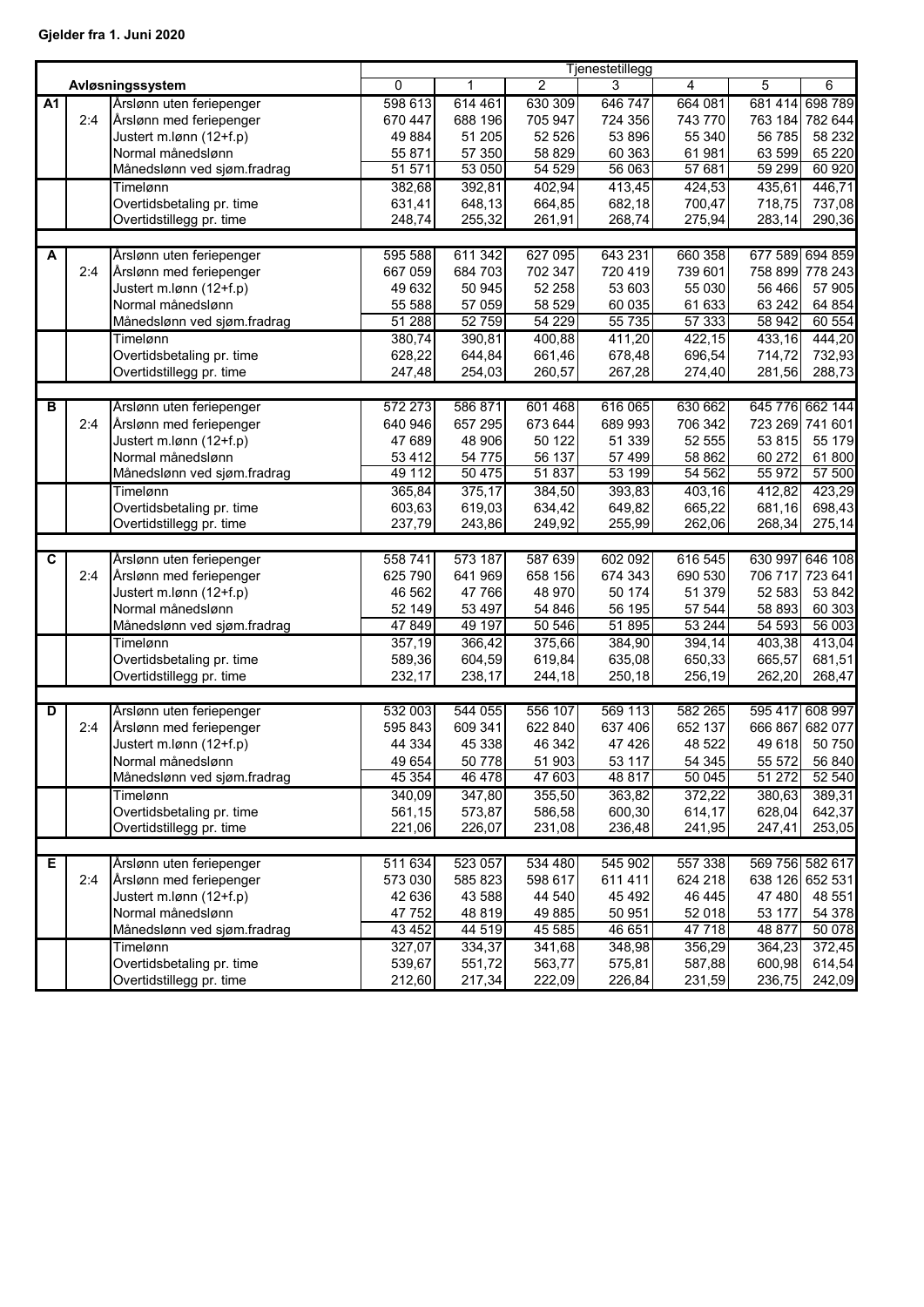|                 |     |                                                                   | Seniority |                   |                  |         |         |         |         |
|-----------------|-----|-------------------------------------------------------------------|-----------|-------------------|------------------|---------|---------|---------|---------|
| <b>Schedule</b> |     | 0                                                                 | 1         | 2                 | 3                | 4       | 5       | 6       |         |
| <b>A1</b>       |     | Annual wages vacation excl.                                       | 598 613   | 614 461           | 630 309          | 646747  | 664 081 | 681 414 | 698789  |
|                 | 2:4 | Annual wages vacation incl.                                       | 670 447   | 688 196           | 705 947          | 724 356 | 743 770 | 763 184 | 782 644 |
|                 |     | Adjusted monthly wages (12+vacation)                              | 49 884    | 51 205            | 52 526           | 53 896  | 55 340  | 56 785  | 58 232  |
|                 |     | Ordinary monthly wages                                            | 55 871    | 57 350            | 58 829           | 60 363  | 61981   | 63 599  | 65 2 20 |
|                 |     | Monthly wages incl. seamens tax deduct.                           | 51571     | 53 050            | 54 529           | 56063   | 57 681  | 59 299  | 60 920  |
|                 |     | Hourly rate                                                       | 382,68    | 392,81            | 402,94           | 413,45  | 424,53  | 435,61  | 446,71  |
|                 |     | Hourly overtime rate                                              | 631,41    | 648,13            | 664,85           | 682,18  | 700,47  | 718,75  | 737,08  |
|                 |     | Hourly overtime bonus                                             | 248,74    | 255,32            | 261,91           | 268,74  | 275,94  | 283,14  | 290,36  |
|                 |     |                                                                   |           |                   |                  |         |         |         |         |
| A               |     | Annual wages vacation excl.                                       | 595 588   | 611 342           | 627 095          | 643 231 | 660 358 | 677 589 | 694 859 |
|                 | 2:4 | Annual wages vacation incl.                                       | 667 059   | 684 703           | 702 347          | 720 419 | 739 601 | 758 899 | 778 243 |
|                 |     | Adjusted monthly wages (12+vacation)                              | 49 632    | 50 945            | 52 258           | 53 603  | 55 030  | 56 466  | 57 905  |
|                 |     | Ordinary monthly wages                                            | 55 588    | 57 059            | 58 529           | 60 035  | 61 633  | 63 24 2 | 64 854  |
|                 |     | Monthly wages incl. seamens tax deduct.                           | 51 288    | 52759             | 54 229           | 55 7 35 | 57 333  | 58942   | 60 554  |
|                 |     | Hourly rate                                                       | 380,74    | 390,81            | 400,88           | 411,20  | 422,15  | 433,16  | 444,20  |
|                 |     | Hourly overtime rate                                              | 628,22    | 644,84            | 661,46           | 678,48  | 696,54  | 714,72  | 732,93  |
|                 |     | Hourly overtime bonus                                             | 247,48    | 254,03            | 260,57           | 267,28  | 274,40  | 281,56  | 288,73  |
|                 |     |                                                                   |           |                   |                  |         |         |         |         |
| в               |     | Annual wages vacation excl.                                       | 572 273   | 586 871           | 601 468          | 616 065 | 630 662 | 645 776 | 662 144 |
|                 | 2:4 | Annual wages vacation incl.                                       | 640 946   | 657 295           | 673 644          | 689 993 | 706 342 | 723 269 | 741 601 |
|                 |     | Adjusted monthly wages (12+vacation)                              | 47 689    | 48 906            | 50 122           | 51 339  | 52 555  | 53 815  | 55 179  |
|                 |     | Ordinary monthly wages                                            | 53 412    | 54 775            | 56 137           | 57 499  | 58 862  | 60 272  | 61800   |
|                 |     | Monthly wages incl. seamens tax deduct.                           | 49 112    | 50 4 75           | 51 837           | 53 199  | 54 562  | 55 972  | 57 500  |
|                 |     | Hourly rate                                                       | 365,84    | 375,17            | 384,50           | 393,83  | 403,16  | 412,82  | 423,29  |
|                 |     | Hourly overtime rate                                              | 603,63    | 619,03            | 634,42           | 649,82  | 665,22  | 681,16  | 698,43  |
|                 |     | Hourly overtime bonus                                             | 237,79    | 243,86            | 249,92           | 255,99  | 262,06  | 268,34  | 275,14  |
|                 |     |                                                                   |           |                   |                  |         |         |         |         |
| С               |     | Annual wages vacation excl.                                       | 558 741   | 573 187           | 587 639          | 602 092 | 616 545 | 630 997 | 646 108 |
|                 | 2:4 | Annual wages vacation incl.                                       | 625 790   | 641 969           | 658 156          | 674 343 | 690 530 | 706 717 | 723 641 |
|                 |     | Adjusted monthly wages (12+vacation)                              | 46 562    | 47766             | 48 970           | 50 174  | 51 379  | 52 583  | 53 842  |
|                 |     | Ordinary monthly wages                                            | 52 149    | 53 497            | 54 846           | 56 195  | 57 544  | 58 893  | 60 303  |
|                 |     | Monthly wages incl. seamens tax deduct.                           | 47 849    | 49 197            | 50 546           | 51895   | 53 244  | 54 593  | 56 003  |
|                 |     | Hourly rate                                                       | 357,19    | 366,42            | 375,66           | 384,90  | 394,14  | 403,38  | 413,04  |
|                 |     | Hourly overtime rate                                              | 589,36    | 604,59            | 619,84           | 635,08  | 650,33  | 665,57  | 681,51  |
|                 |     | Hourly overtime bonus                                             | 232,17    | 238,17            | 244,18           | 250,18  | 256,19  | 262,20  | 268,47  |
|                 |     |                                                                   |           |                   |                  |         |         |         |         |
| D               |     | Annual wages vacation excl.                                       | 532 003   | 544 055           | 556 107          | 569 113 | 582 265 | 595 417 | 608 997 |
|                 | 2:4 | Annual wages vacation incl.                                       | 595 843   | 609 341           | 622 840          | 637 406 | 652 137 | 666 867 | 682 077 |
|                 |     | Adjusted monthly wages (12+vacation)                              | 44 334    | 45 338            | 46 342           | 47 4 26 | 48 522  | 49 618  | 50 750  |
|                 |     | Ordinary monthly wages                                            | 49 654    | 50 778            | 51 903           | 53 117  | 54 345  | 55 572  | 56 840  |
|                 |     | Monthly wages incl. seamens tax deduct.                           | 45 3 54   | 46 4 78           | 47 603           | 48817   | 50 045  | 51 272  | 52 540  |
|                 |     | Hourly rate                                                       | 340,09    | 347,80            | 355,50           | 363,82  | 372,22  | 380,63  | 389,31  |
|                 |     | Hourly overtime rate                                              | 561,15    | 573,87            | 586,58           | 600,30  | 614,17  | 628,04  | 642,37  |
|                 |     | Hourly overtime bonus                                             | 221,06    | 226,07            | 231,08           | 236,48  | 241,95  | 247,41  | 253,05  |
|                 |     |                                                                   |           |                   |                  |         |         |         |         |
| Е               |     | Annual wages vacation excl.                                       | 511 634   | 523 057           | 534 480          | 545 902 | 557 338 | 569 756 | 582 617 |
|                 | 2:4 | Annual wages vacation incl.                                       | 573 030   | 585 823           | 598 617          | 611411  | 624 218 | 638 126 | 652 531 |
|                 |     | Adjusted monthly wages (12+vacation)                              |           |                   |                  |         |         |         |         |
|                 |     |                                                                   | 42 636    | 43 588<br>48 8 19 | 44 540<br>49 885 | 45 4 92 | 46 445  | 47 480  | 48 551  |
|                 |     | Ordinary monthly wages<br>Monthly wages incl. seamens tax deduct. | 47 752    |                   | 45 5 85          | 50 951  | 52 018  | 53 177  | 54 378  |
|                 |     |                                                                   | 43 4 52   | 44 519            |                  | 46 651  | 47718   | 48 877  | 50 078  |
|                 |     | Hourly rate                                                       | 327,07    | 334,37            | 341,68           | 348,98  | 356,29  | 364,23  | 372,45  |
|                 |     | Hourly overtime rate                                              | 539,67    | 551,72            | 563,77           | 575,81  | 587,88  | 600,98  | 614,54  |
|                 |     | Hourly overtime bonus                                             | 212,60    | 217,34            | 222,09           | 226,84  | 231,59  | 236,75  | 242,09  |

#### **Valid from June 1, 2020**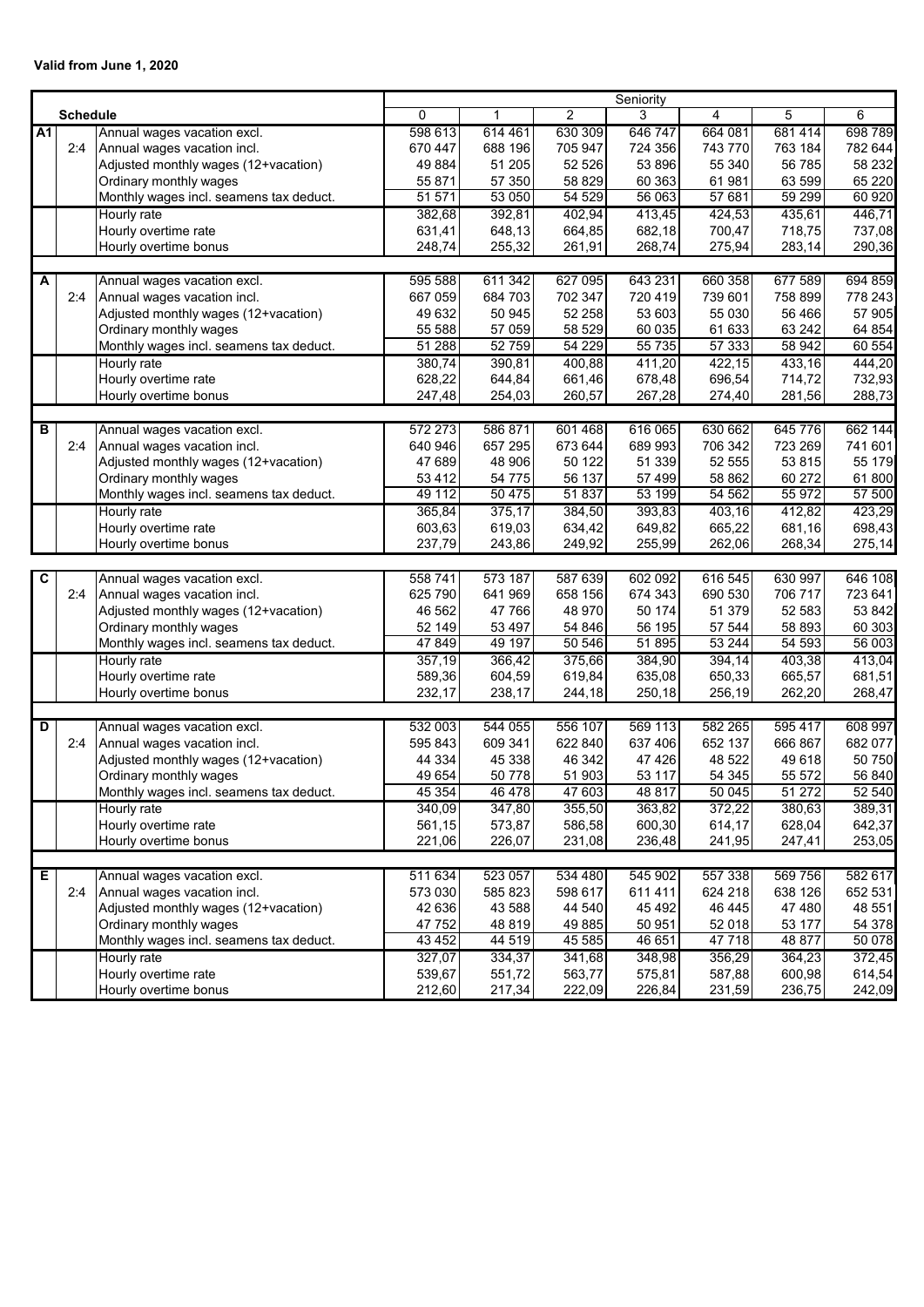### **ØVRIGE SATSER pr. 1. juni 2020**

#### **3.4 Endring av arbeidsplan, arbeidssyklus eller arbeidssted:** Kr. 550,- pr. dag, maksimert til kr. 3850,-

**4.1 Særtillegg til DVO som har stått minimum ett år i topplønnssatsen** Kr. 6000,- pr. år inklusive feriepenger

- **4.2.4 Kost og kostgodtgjørelse:** Kr. 16.500,- pr. år
- **6.1 Improvisert nattelosji:** Kr. 445,- pr. natt
- **6.3 Masketillegg:** Kr. 30,- pr. time

### **6.5 Oljebasert boreslam:**

- a) Kr. 104,- for hver arbeidet 12 timers skift
- b) Kr. 127,- for hver arbeidet 12 timers skift
- c) Kr. 23,-. pr. time
- d) Kr. 123,- pr. 12 timers skift
- e) Kr. 5,50 pr. time
- **6.6 Røykdykkere:** Kr. 450,- pr. måned
- **6.10 Smittelugar:** Kr. 500,- pr. nedvask
- **6.11 Kloakktillegg:** Kr. 30,- pr. time
- **6.12 Deling av enkeltlugar:** Kr. 907,- pr døgn
- **7. NATTILLEGG:** Kr. 86,50 pr. time
- **12. HELLIGDAGSGODTGJØRELSE:** Kr. 2050,- pr. dag
- **13.1 Ordinær reiseplan:** Reiseutgifter over kr. 500,-

### **13.2 Uregelmessigheter ved reisen**

2 timer: måltid a kr. 125,-. 4 timer: måltid a kr. 175,-.

- **13.5 Tjenestereiser:** Reisegodtgjørelse: kr. 25,- pr. time
- **19.2 Ansattes effekter:** Inntil kr. 24.000,-.pr. tap

**PENSJONSFOND:** Kr. 110,- pr. arbeidstaker pr. mnd.

**25 Generelle avtaler**, se vedlegg 1

### **OPPLYSNINGS- OG UTVIKLINGSFOND**

Kr. 19,- pr. måned pr. ansatt Kr. 95,- pr måned for arbeidsgiveren, av midlene går kr. 49,- forlodds til DSO mens resten deles likt mellom DSO og NR.